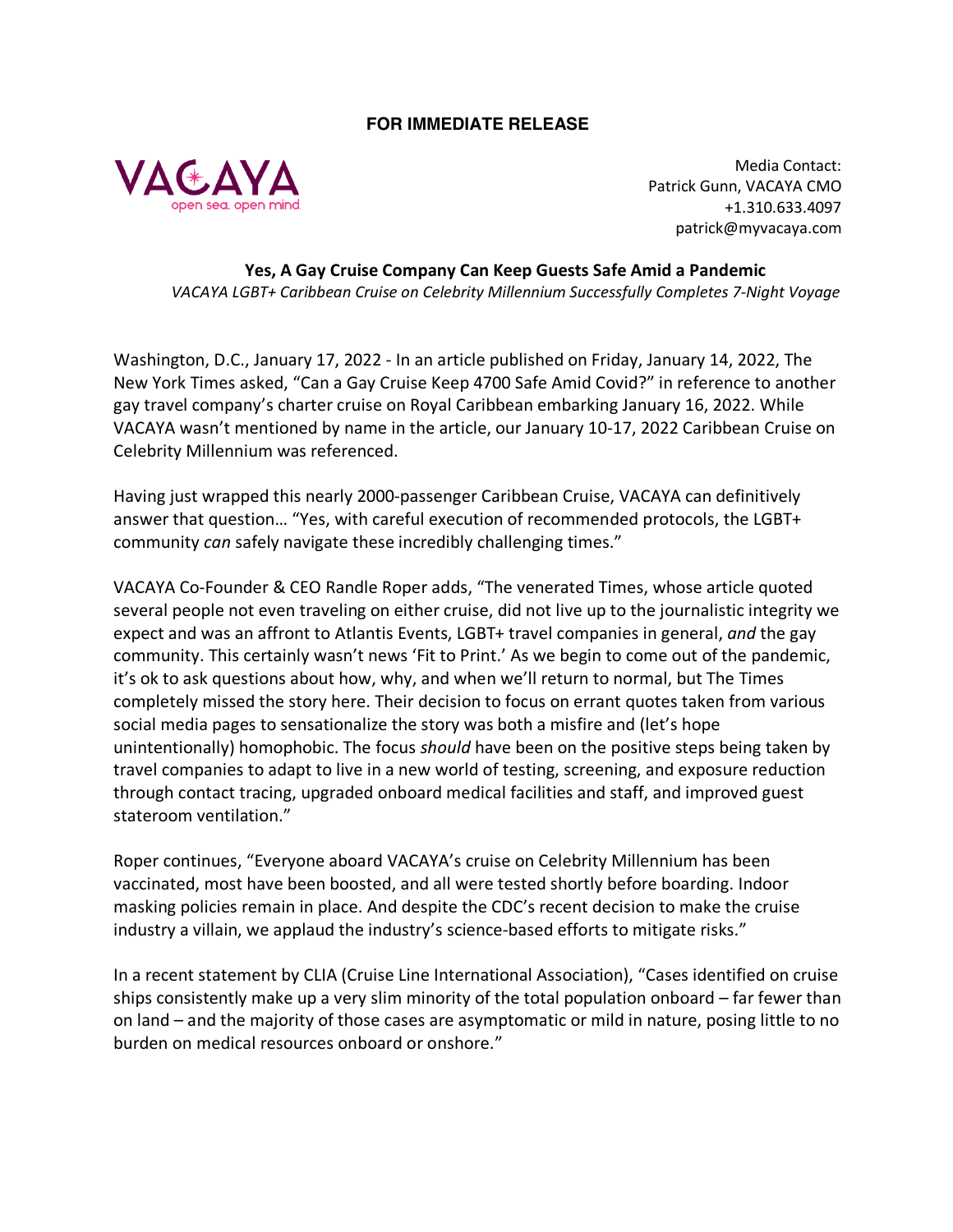Roper continues, "Humanity's return to normal won't be easy and there will undoubtedly be pitfalls along the way, but someone has to make the first moves. As the LGBT+ community has done since the dawn of time, we will lead the way back to some semblance of normalcy. Yes, we might do that covered in sequins and glitter, but we will boldly take the steps others are afraid to make. Remember, this isn't our community's first pandemic and most of us understand how to adapt to protocols."

"VACAYA's 2022 Caribbean Cruise on Celebrity Millennium was completely sold out, with nearly 2,000 guests scheduled to sail. With rigorous pre-sail protocols in place, several hundred passengers were ultimately unable to sail because of positive pre-cruise Covid test results. Most of those guests were well insured and have experienced minimal losses. The ship sailed successfully with 1,568 passengers aboard. Over the course of the week, 27 guests tested positive for Covid-19 and were placed in isolation and 72 additional guests who'd been in close contact with a positive person (which is defined as being within 6 feet for 15 minutes or longer) were tested, placed in quarantine for the recommended 24 hours, and re-tested before being declared Covid-free and released."

"All in all, the pre-cruise, onboard, and post-cruise protocols have worked exactly as designed. And because of our adherence to those protocols, VACAYA and our strong LGBT+ community members have successfully taken those first bold steps back to normalcy."

Patrick Gunn, VACAYA Co-Founder & CMO adds, "As entrepreneurs in the travel industry during a historic pandemic, we're often asked, 'how do you feel confident traveling with large numbers of guests to your events?' Our answer is simple: we follow the science. The science led the CDC, CLIA, and cruise lines to develop health and safety protocols second to none. Our cruise is proof they work. As an additional proof point, VACAYA experienced no Covid cases at our October 2021 Mexico Resort vacation, which welcomed over 700 travelers. Historically, LGBT+ community members travel more than their heterosexual counterparts. The reason is simple: persecution in small hometowns drove LGBT+ community members to seek out havens in bigger cities and gay-friendly destinations around the world. As an example, VACAYA offers an environment where for one magical week, our community gets to be the majority and live life out loud in the blissful utopia VACAYA creates. That single change from being an alwaysminority to a sudden-majority can have a profoundly positive real-world effect on individuals. So our view is that we owe our travel-hungry guests the opportunity to travel safely."

"Although the pandemic has been challenging, the human spirit is resilient. VACAYA has experienced a recent surge in bookings resulting in 4 out of 6 announced trips selling out in record time. VACAYA created the initiative #AdaptToLive to inspire guests to collectively come together to work through the various challenges everyone is facing so we could continue to live our lives."

VACAYA guest William Onieal said, "As a registered nurse at the first hospital to receive Covid positive patients in New York, I was one of three people who at the height of the pandemic had the unenviable task of determining which patients would receive lifesaving resources and which